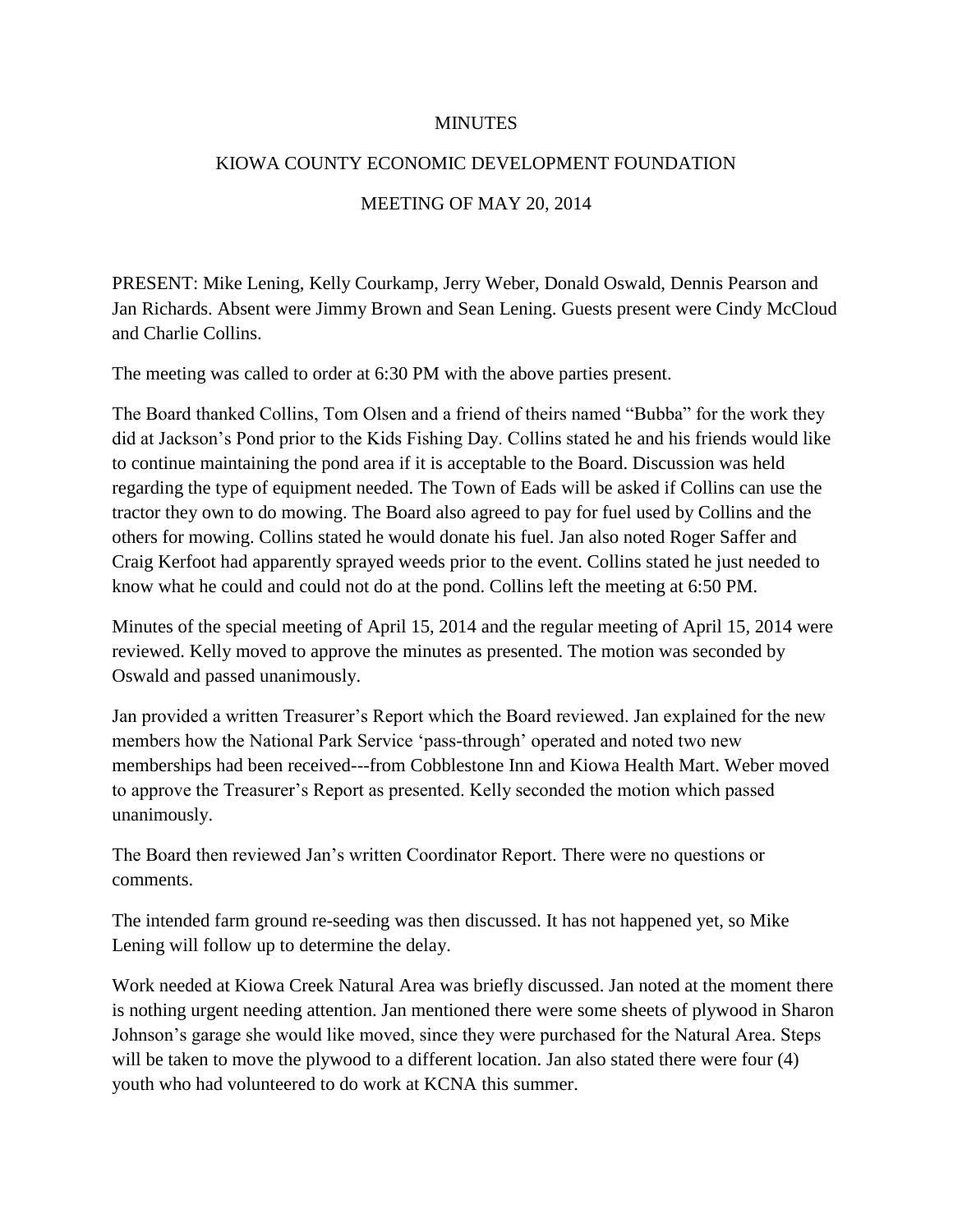Proposed changes to the KCEDF By-laws were reviewed. It was determined further clarification needs to be made concerning Section 3.303.1 before the Board will approve the changes. The matter was tabled until the June meeting.

Jan reported Eunice Weber and Jack Howard of the ambulance service had examined the site of the proposed Flight for Life helipad and determined the location would work just fine. Weber and Howard will bring a proposal to the Board in the near future concerning construction of the helipad.

Jan noted the party that had previously expressed an interest in possibly expanding the size of the lot they currently own or possibly purchasing a second lot had not gotten back to her regarding the matter. Jan will keep the Board informed.

Kids Fishing Day was discussed. It was noted the number of kids registered was down from last year, possibly because of the state track competition held the same weekend. It was also noted the east end of the county was looking into reviving a Kids Fishing Day at Sheridan Lake.

Jan provided a brief update on the future of the Snow Goose Festival. Colorado Parks & Wildlife will still support the idea and assist where they can, but it will be up to the Lamar Chamber of Commerce to 'take the lead' in coming years rather than DCPW. The Eads Chamber of Commerce will continue to monitor the situation.

Terry Laird, who has previously leased KCEDF land to graze cattle, currently has no cattle, but has asked for "first right of refusal" for leasing the pasture when he does obtain cattle. Following discussion, the Board decided by consensus to grant Laird's request.

Pete Koch, who has previously leased KCEDF land to farm, is not certain he received official notice that the land would no longer be available. Weber moved to send Koch official notice. The motion was seconded by Oswald and passed unanimously.

The idea of creating a 'Lodging Tax' was then discussed. Oswald stated the Kiowa County commissioners had not discussed such a tax and didn't think it would be because it was too late to get it on the ballot since voters would need to approve it. Jan requested Oswald take the idea to the other commissioners for discussion, noting a lodging tax did not typically affect local residents because it was only applied to rented motel rooms. Oswald agreed to do so. Discussion followed since such a tax is not universally agreed upon because it increases the amount paid for a room, which could conceivably cause people to stay elsewhere.

With the seating of the new Board of directors for KCEDF, new Committee assignments were made as follows:

Agriculture Committee: Mike Lening, Jerry Weber, Donald Oswald

Housing Committee: Dennis Pearson, Donald Oswald, Kelly Courkamp